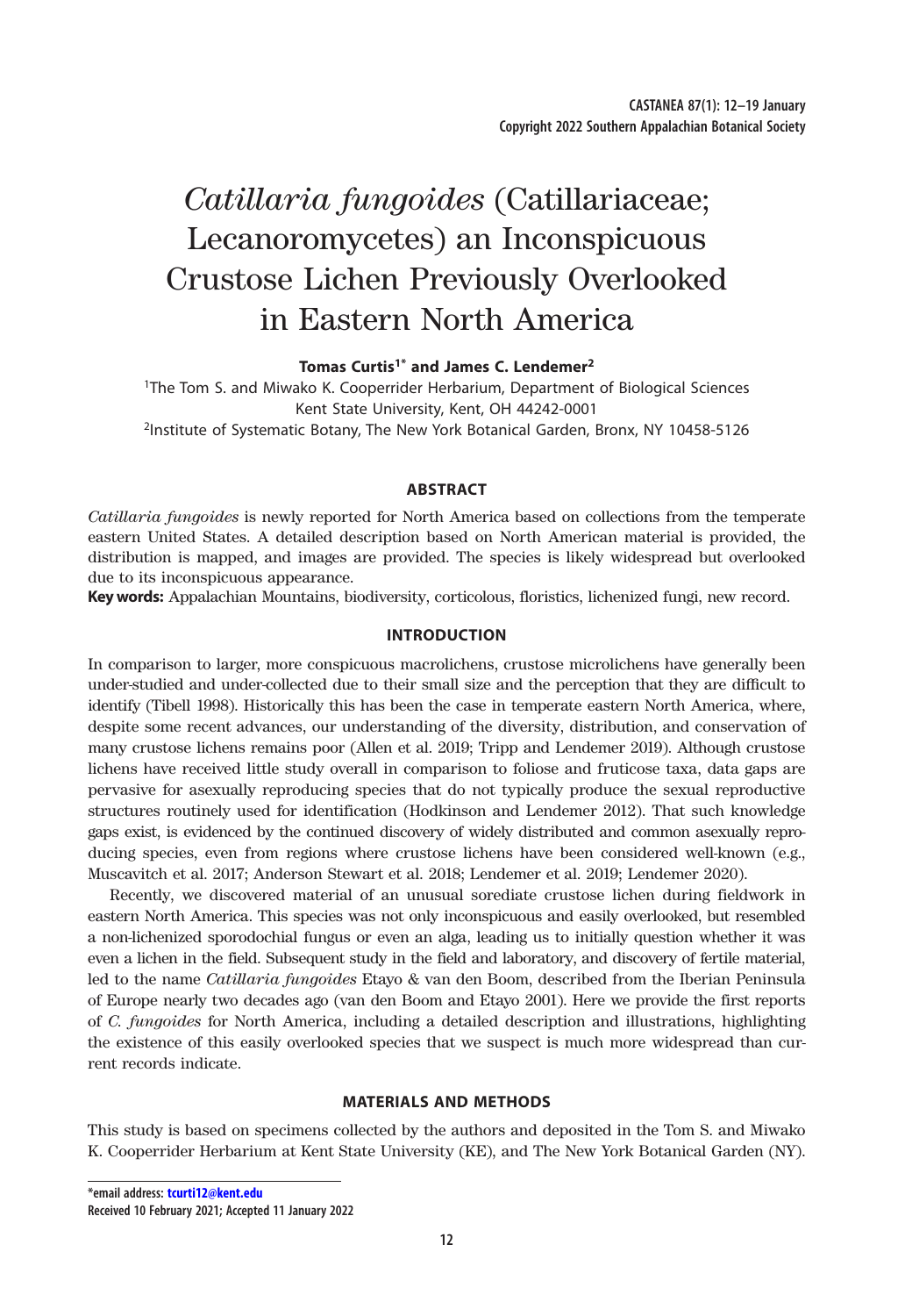Specimens at KE were examined dry using a Fisher Scientific Stereomaster dissecting microscope, and sections of the ascomata and thallus were examined using a Nikon Alphaphot YS2 compound microscope. Specimens at NY were examined dry with an Olympus SZ-STB dissecting microscope and mounted sections were examined with an Olympus BX53 compound microscope. Lichen substances were studied using standard spot tests (K, C, KC, P) following Brodo et al. (2001). Selected specimens were also studied with Thin Layer Chromatography (TLC) following Culberson and Kristinsson (1970) as modified by Lendemer (2011) and using Solvent C modified to a 200:30 ratio of toluene:glacial acetic acid.

## **TAXONOMIC SECTION**

*Catillaria fungoides* **Etayo & van den Boom**, Lichenol. 33:107 (2001). TYPE: SPAIN. Navarra. Atallo, aliseda en parque, entrando por la minicentral eléctrica, on *Sambucus nigra*, 26 Nov. 1997, *J. Etayo 14194* (holotype, MA[n.v.]; isotype, hb. Etayo[n.v.]).

# **Description of North American specimens**

Thallus thin, pale, greenish-gray, shiny, film-like, continuous to dispersed-areolate, sorediate; prothallus absent or an indistinct, stain-like white film; soralia punctiform, aggregated to scattered, orbicular to irregularly shaped in outline, initially distinct but quickly becoming diffuse, often formed along cracks in the thallus and areas of the thallus near fissures in the substrate, concentrated on central portions of the thallus; soredia distinctly darker than the thallus, dark greenish to brownish or blackish in color, small, globose, (11)–19–(25) µm in diameter; apothecia rare and sparse, biatorine, sessile, discoid, up to 0.4 mm in diameter, disc brown to black, epruinose, margins thin, concolorous with the disc; exciple thin, tapering from base, up to 35  $\mu$ m thick at base, with a brown-pigmented outer margin formed from the pigmented caps of hyphal cells; hypothecium hyaline to light brown, pigment often more prevalent in upper portions, not inspersed with oil droplets or crystals, 55–100 µm tall; hymenium hyaline, not inspersed with oil droplets or crystals, 30–50 µm tall; epihymenium hyaline, appearing dark brown due to conspicuously brown pigmented apical cells of the paraphyses, 7–13 µm thick; asci cylindrical to clavate, *Catillaria*-type, 8-spored, (25.0)–28.4–(32.5) × (6.3)–7.9–(11.3)  $\mu$ m; ascospores hyaline, 1-septate, ellipsoid to nearly bacilliform, smooth,  $(6.3)$ –7.6– $(8.8) \times (2.3)$ –2.7 –(3.3) µm; paraphyses slender, septate, with swollen and heavily brown pigmented apices, often branching near the apices; pycnidia not seen; photobiont green, chlorococcoid, globose, cells 7–13 µm in diameter.

# **Chemistry**

No substances detected. Spot tests: K-, C-, KC-, P-, UV-.

#### **Ecology and distribution**

This species was described by van den Boom and Etayo (2001) based on material from the Iberian Peninsula (Portugal and Spain) in Europe. It has subsequently been reported from many areas of mainland Europe (van den Boom et al. 2007; Fačkovcová et al. 2014; Malíček et al. 2014; van den Boom 2015; Kukwa et al. 2017; Cezanne et al. 2020) and the British Isles (Hitch 2015) but appears to be unknown from other regions except for the Azores (van den Boom 2015). In North America, the known distribution of *Catillaria fungoides* is based on ecologically unrelated collections from the Erie Drift Plane and the southern Appalachian Mountains (Figure 3). It seems likely that *C. fungoides* is much more widespread in North America than current collections indicate.

Although additional data are required, it seems probable that this species either occurs throughout temperate eastern North America or has an Appalachian-Great Lakes distribution (see Brodo et al. 2001). The habitat preference in North American populations of *Catillaria fungoides* agrees well with the description given by Malíček et al. (2014) in that it has been observed mostly on smooth bark of branches and boles of relatively young hardwoods belonging to a diverse cohort of taxa (e.g., young *Acer rubrum* L., *A. saccharum* Marshall, *Populus grandidentata* Michx., and *Tilia americana* L.). Interestingly, the species has been observed several times in close association with *C. nigroclavata* (Nyl.) J. Steiner. In fact, it was this association that led us to believe the sorediate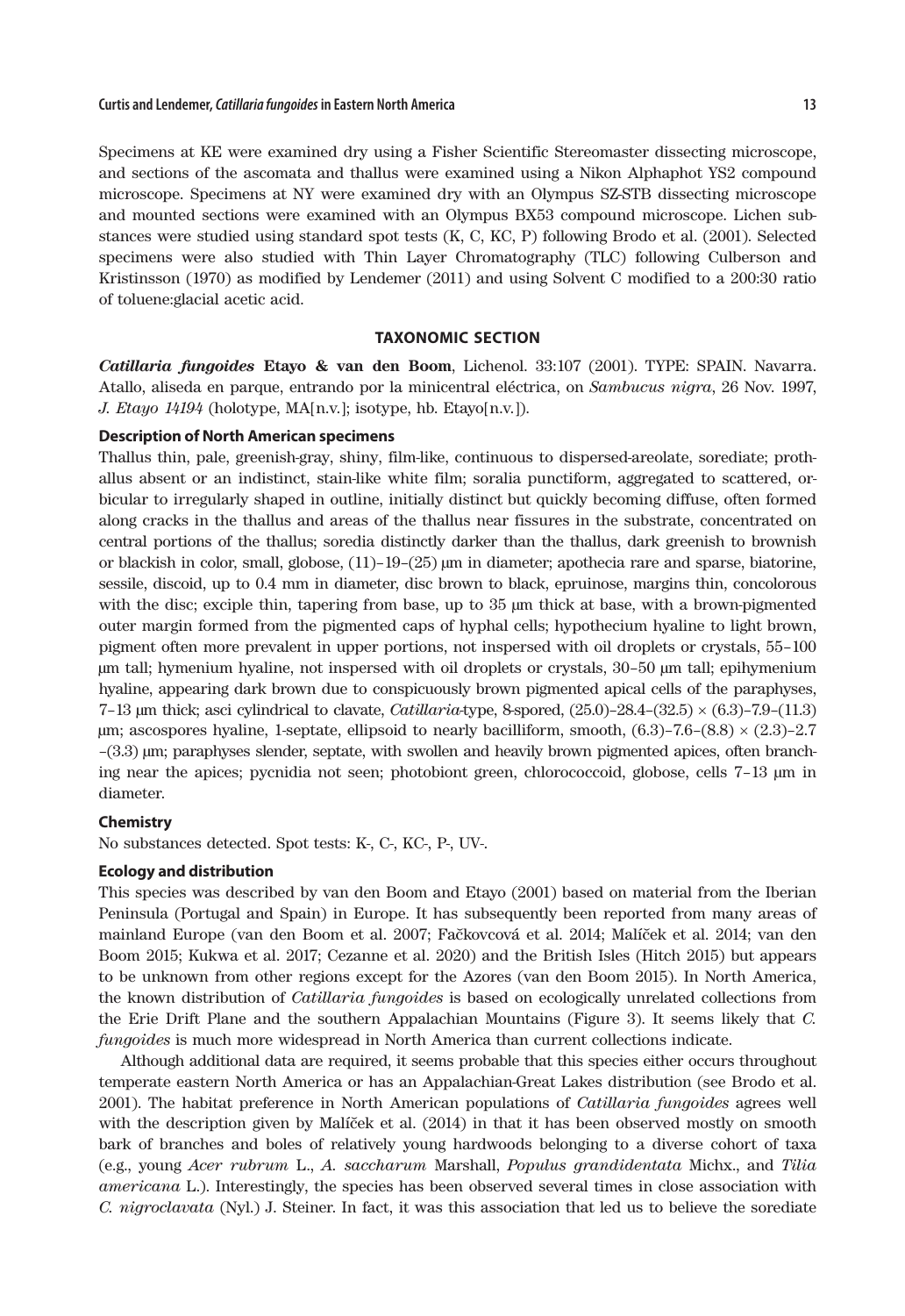crust may have belonged to the genus *Catillaria*. All the specimens from the Erie Drift Plain were collected from lowland sites, in either palustrine or riparian forests, while specimens from the southern Appalachian Mountains, where humidity and annual precipitation are higher, were collected in mesic forests.

#### **DISCUSSION**

While carrying out fieldwork independently in eastern North America, we both encountered this species, which we initially assumed it to be a non-lichenized sporodochial fungus that was growing intermixed with sterile and poorly developed thalli of crustose lichens (see Figure 1A-B). Eventually we collected well-developed material where it was clear that the asexual reproductive structures were soralia with dark pigmented soredia, and that these were directly associated with a crustose lichenized thallus (Figure 1C-F). Since our first collections were sterile, and the lichen did not produce any secondary compounds that were detectable with spot tests or TLC, we were unsure what genus the material might belong to. We then found fertile specimens (Figure 2) and initially assumed in the field that the apothecia were admixed from adjacent thalli of *Catillaria nigroclavata* or *Catinaria atropurpurea* (Schaer.) Vězda & Poelt, both of which frequently grow on the smooth bark of hardwoods in eastern North America (Lendemer et al. 2016; Lendemer and Noell 2018; Tripp and Lendemer 2020). Both of those species are however, esorediate. Subsequent examination in the laboratory revealed that the apothecia were clearly associated with the sorediate thallus, and this led the first author to the published accounts of *C. fungoides*.

Our specimens agree well with the original description of the thallus and soralia of *Catillaria fungoides*. Nonetheless apothecia associated with our material differ in that they have non-inspersed hymenia and the ascospores are smaller than reported by van den Boom and Etayo (2001). Those authors considered the presence of hymenial inspersion and larger ascospores to be additional characters that distinguished *C. fungoides* from *C. nigroclavata*. At the same time, they noted that they had examined material of *C. nigroclavata* in which the hymenium was inspersed, suggesting that the character was variable. While the ascospore size given in the original description of *C. fungoides* is larger than that found in our material, there is considerable variability in the ascospore size reported for *C. nigroclavata*, with ranges that overlap or include that in the protologue of *C. fungoides* (e.g.,  $8-12 \times (2-)2.5-3.5(-4)$  µm (Hertel et al. 2007);  $8-10 \times (2-)2.5(-4)$  µm (Smith et al. 2009); 7.5–11  $\times$ 2.5–3 µm (Ren and Zheng 2018). Given the above, further study of fertile material from throughout the range of *C. fungoides* is needed, especially considering the lack of specific information such as presence of apothecia in most subsequent floristic reports. Evidently detailed quantitative comparison of ascospore size for *C. nigroclavata* is also needed. Nonetheless, our material appears almost identical to that illustrated by Malíček et al. (2014) for *C. fungoides*.

*Catillaria fungoides* can easily be recognized by its dark pigmented soralia and thallus that is pale, greenish-gray, thin, and shiny or film-like (Figure 1). In the regions where we have found *C. fungoides*, there are not any morphologically similar sorediate crustose lichens likely to be confused with it. As was discussed by van den Boom and Etayo (2001) the species is likely to be confused with *Buellia griseovirens* (Turner & Borrer ex Sm.) Almb. as it also has dark colored soredia and can be corticolous. Nonetheless, *B. griseovirens* typically has a more well-developed, white-gray thallus, produces lichen substances that can be detected with spot tests (typically atranorin and norstictic acid, though norstictic acid deficient populations are known; Allen and Lendemer 2013). *Buellia griseovirens* also appears to have a more northern, allopatric distribution with regard to *C. fungoides* in North America (Allen and Lendemer 2013). The species that is most likely to be confused with *C. fungoides* in the northern part of its range in North America is *Caloplaca ahtii* Søchting, as that species produces tiny dark soredia, has an almost imperceptible thallus, and grows on smooth bark of hardwoods (Søchting 1994; Wetmore 2004). That species differs from *C. fungoides* in having blue-gray, rather than brown-black soredia, and the thallus contains Sedifolia-gray (= Thalloidimagreen, see Meyer and Printzen 2000), a pigment that reacts K+ purple in a water mount under the compound microscope (Wetmore 2004). When fertile, *C. ahtii* can also be easily distinguished by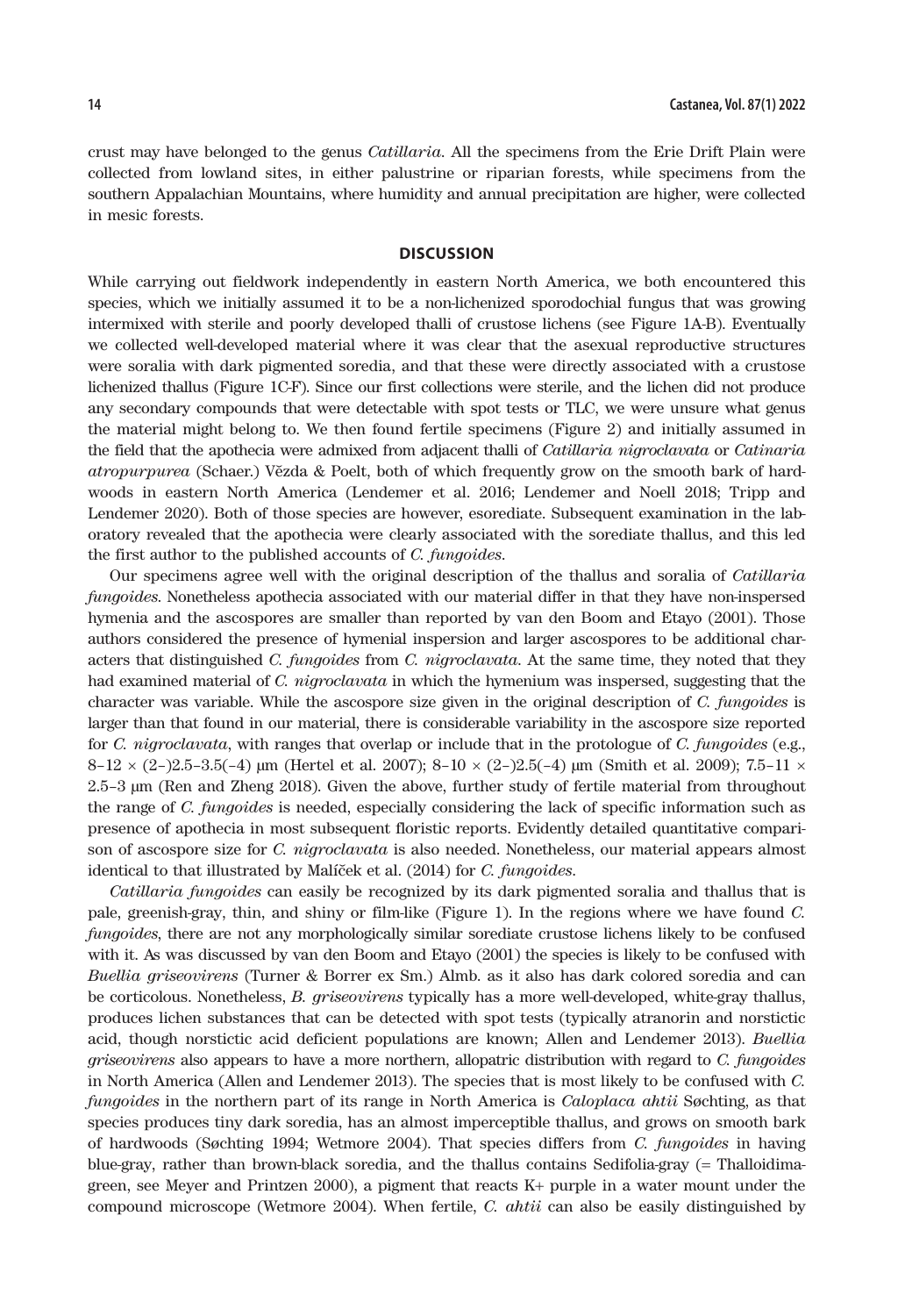**Curtis and Lendemer,** *Catillaria fungoides* **in Eastern North America 15**



**Figure 1.** Morphology of thallus and asexual propagules in *Catillaria fungoides* (all from *Lendemer 58041,* NY). **A.** & **B.** Gross morphology of the thallus illustrating thin, flattened, areolate thallus and dispersed, somewhat punctiform soralia. **C.** Detail of dispersed areoles at edge of thallus. **D.** Young soralia with very dark soredia. **E.** & **F.** Detail of soralia varying from circular to irregular in outline. Scales=1.0 mm in A. & B., 0.5 mm in C.–F.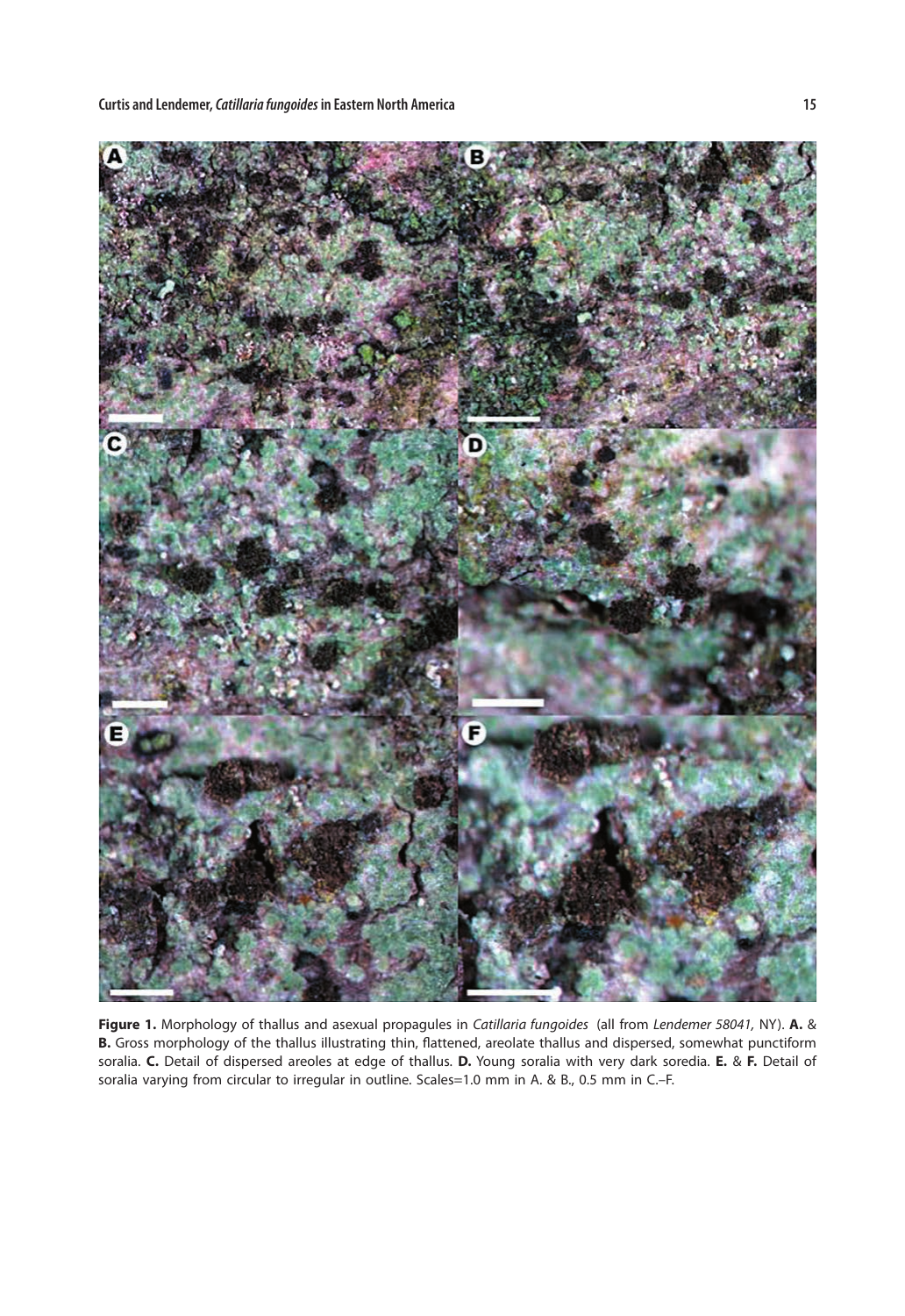

**Figure 2.** Fertile thalli of *Catillaria fungoides* illustrating dark blackish biatorine apothecia, thin continuous thallus and diffuse soralia with dark soredia (from *T.J. Curtis s.n.*, KE L5464). Scales=0.5 mm.



**Figure 3.** Geographic distribution of *Catillaria fungoides* in North America based on specimens examined for this study.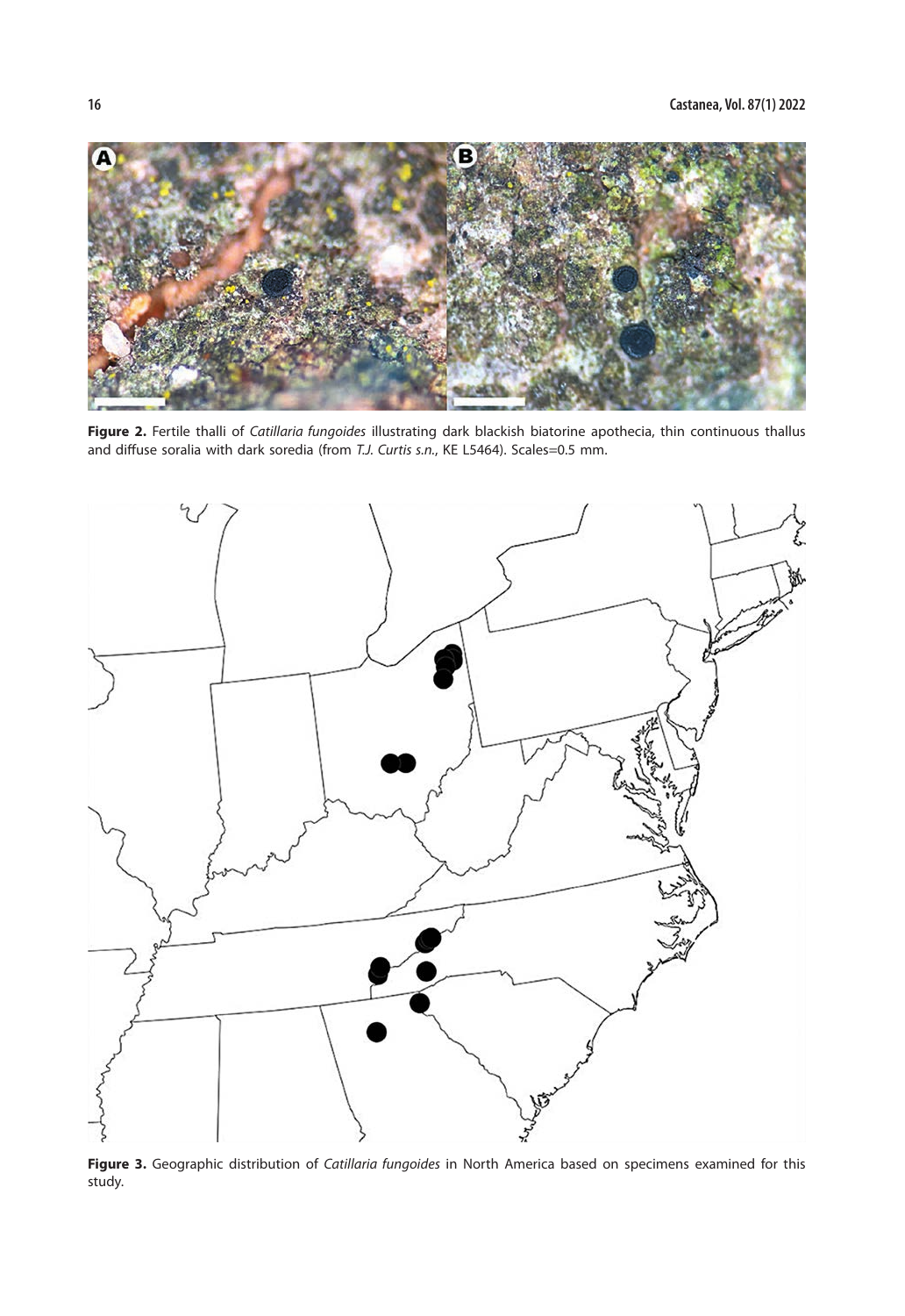allopatric distribution in western North America (Lendemer 2013).

its orange apothecia that are K+ purple due to the presence of anthraquinones (Søchting 1994). In some respects *C. fungoides* resembles *Pseudothelomma ocellatum* (Flot. ex Körb.) M. Prieto & Wedin, which also has dark pigmented soralia and lacks lichen substances. However, that species

typically occurs on wood, rather than living bark, has a well-developed white thallus, and has an

#### **Specimens examined**

U.S.A. **GEORGIA: Fannin Co.:** Chattahoochee National Forest, S slopes of Green Mountain just E of Deep Gap and Aska Rd., 12 Jan. 2019, on *Acer saccharum*, *J.C. Lendemer 58041 & E. Tripp* (NY). **NORTH CAROLINA: Haywood Co.:** Pisgah National Forest, Balsam Mountains, Shining Rock Wilderness, Shining Rock Ledge, E slopes of Stairs Mountain summit, 24 Oct. 2019, on *Rhododendron catawbiense*, *J.C. Lendemer 62718 & A. Chandler* (NY, fertile). Madison Co., Pisgah National Forest, Bald Mountains, E-slopes of Spring Mountain, E of Appalachian Trial ∼0.25 mi N of shelter, 17 Aug. 2020, on fallen branch, *J.C. Lendemer 69113* (NY); Pisgah National Forest, Bald Mountains, S-slopes of Spring Mountain, E of Appalachian Trial just S of Golden Ridge, 17 Aug. 2020, on *Liriodendron*, *J.C. Lendemer 69203* (NY); Pisgah National Forest, Bald Mountains, Baxter Cliff, ∼0.3 mi S of Huckleberry Gap, 12 Aug. 2020, on *Ilex montana*, *J.C. Lendemer 68673* (NY); Pisgah National Forest, Bald Mountains, Green Ridge of Coldspring Mountain, N-slopes of Green Ridge Knob, 7 Aug. 2020, on *Amelanchier*, *J.C. Lendemer et al. 68367* (NY). **OHIO: Ashtabula Co.:** Hartsgrove Twp., Troyer property, approx. 1/3 mi NE of the Johnson Rd./Windsor-Mechanicsville Rd. jct., 27 Nov. 2019, on young *Acer rubrum*, *T.J. Curtis s.n.* (KE L4589); Morgan Twp., Cleveland Museum of Natural History – Schweitzer Tract of the Grand River Terraces, approx. 2 mi E of the Fobes Rd./Windsor-Mechanicsville Rd. jct., 12 Mar. 2020, on fallen *Populus grandidentata*, *T.J. Curtis s.n.* (KE L5295); Orwell Twp., Scali property, approx. 1.1 mi SW of the OH-45/Johnson Rd. jct., 27 Nov. 2019, on *Populus grandidentata*, *T.J. Curtis s.n.* (KE L4511); Rome Twp., Green property, approx. 4/3 mi SW of the US-6/OH-45 jct., 10 Dec. 2020, on *Acer rubrum*, *T.J. Curtis sn.*  (KE L6071). Fairfield Co., Appalachia Ohio Alliance, approx. 4 mi S of Lancaster, 23 Nov. 2020, on *Juglans nigra* branches, *T.J. Curtis s.n.* (KE L5974). Geauga Co., Hambden Twp., Kitteridge property, approx. 0.6 mi ESE of the Bascom Rd./Rock Creek Rd. jct., 16 Nov. 2019, on *Tilia americana*, *T.J. Curtis s.n.* (KE L4330); LaDue Public Hunting Area, approx. 1.9 mi SSW of the Burton-Windsor Rd./OH-608 jct., 8 May 2019, on *Acer rubrum*, *T.J. Curtis s.n.* (KE L4140). Pickaway Co., Jahn property, approx. 6 mi N of Circleville, 5 Dec. 2020, on fallen *Populus deltoides* branches, *T.J. Curtis s.n.* (KE L6029). Portage Co., Shalersville Twp., Morgan Park, approx. 4/5 mi SE of the OH-44/Richfield Hudson Rd. jct., 28 Apr. 2020, on fallen *Populus grandidentata*, *T.J. Curtis s.n.* (KE L5464). **SOUTH CAROLINA: Oconee Co.:** Sumter National Forest, S-facing slopes of Poor Mountain, N of FSR7441 ∼0.8 mi E of jct w/ FSR744/Rich Mountain Rd. 16 Apr. 2019, on *Acer saccharum*, *J.C. Lendemer 58623* (NY). **TENNESSEE: Monroe Co.:** Cherokee National Forest, Unicoi Mountains, Salt Spring Mountain, S-facing slopes above FS2659/Cold Spring Rd. 2 mi SW of Farr Gap, 1 Apr. 2020, on fallen *Acer saccharum*, *J.C. Lendemer 64628* (NY). Sevier Co., Great Smoky Mountains National Park, E-slopes of Chilhowee Mountain, above Foothills Parkway, 1.4 mi N of Cockspur Lead, 7 Apr. 2020, on *Acer saccharum, J.C. Lendemer 64849* (NY).

## **ACKNOWLEDGMENTS**

The following organizations provided access, permitting and financial support to the first author for inventories leading to the discovery of new *Catillaria fungoides* populations: Portage Park District, Western Reserve Land Conservancy, Appalachia Ohio Alliance. This work was supported in part by NSF Dimensions Award #1542639 to the second author. The following organizations provided permission to the second author for inventory work that yielded collections of the species reported here: Cherokee National Forest, Chattahoochee National Forest, Great Smoky Mountains National Park, Pisgah National Forest, Sumter National Forest.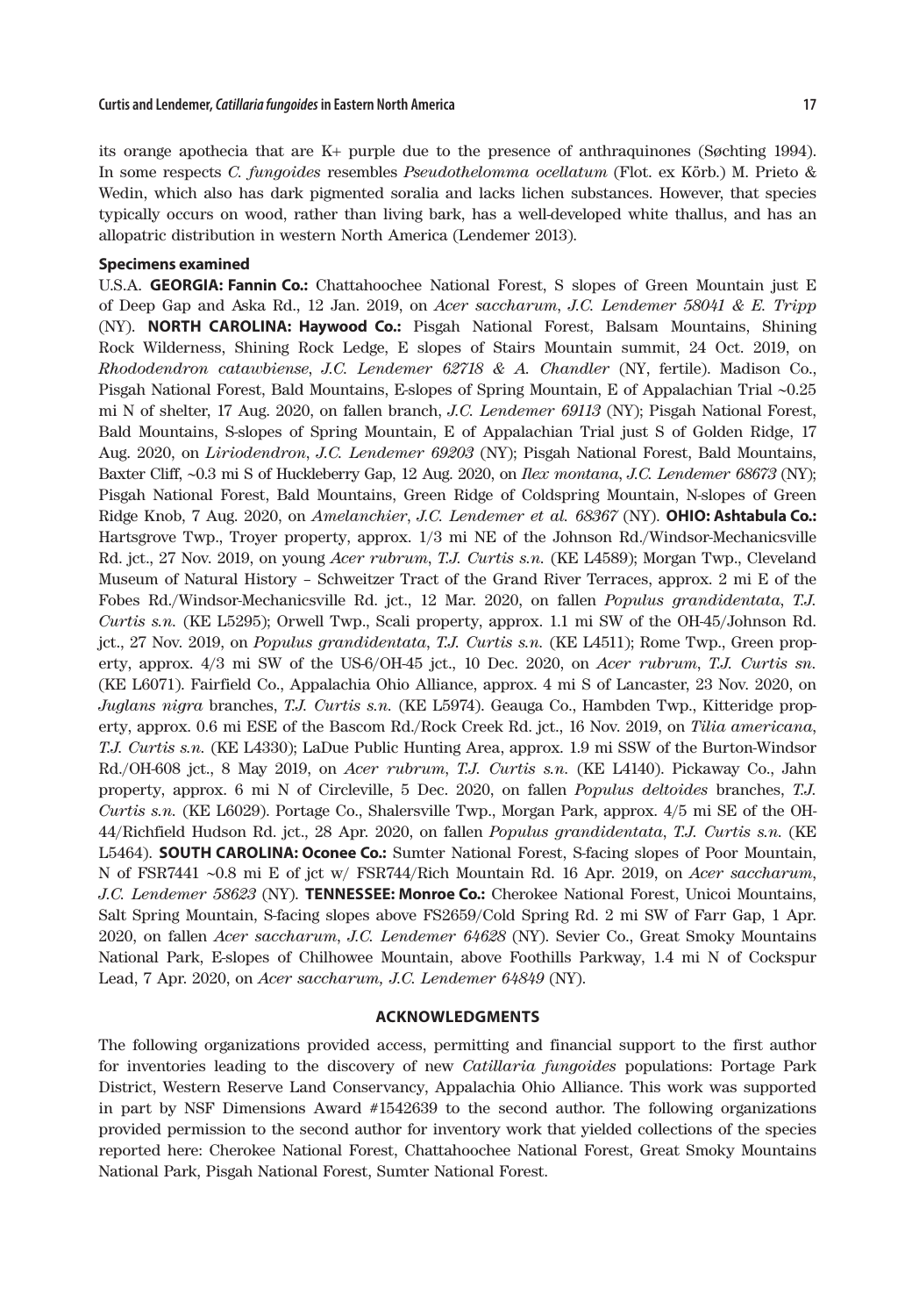# **LITERATURE CITED**

- Allen, J.L. and J.C. Lendemer. 2013. Uncovering chemical variability: Molecular data reveal the identity of a sterile crustose lichen from the Yukon and affirm an expanded circumscription for *Buellia griseovirens*. N. Am. Fungi 8:1–14.
- Allen, J.L., R.T. McMullin, E.A. Tripp, and J.C. Lendemer. 2019. Lichen conservation in North America: A review of current practices and research in Canada and the United States. Biodivers. & Conservation 28:3103–3138.
- Anderson Stewart, C. R., J.C. Lendemer, K.G. Keepers, C.S. Pogoda, N.C. Kane, C.M. McCain, and E.A. Tripp. 2018: *Lecanora markjohnstonii* (Lecanoraceae, lichenized Ascomycetes), a new sorediate crustose lichen from the southeastern United States. Bryol. 121:498–512.
- Brodo, I.M., S.D. Sharnoff, and S. Sharnoff. 2001. Lichens of North America. Yale University Press, New Haven, Connecticut and London.
- Cezanne, R., C. Dolnik, and M. Eichler. 2020. *Catillaria fungoides* übersehen oder Neuankömmling? Herzogiella 7:45–47.
- Culberson, C.F. and H. Kristinsson. 1970. A standardized method for the identification of lichen products. J. Chromatog. 46:85–93.
- Fačkovcová, Z., Z. Palice, J. Vondrák, J. Liška, and A. Guttová. 2014. The lichens of Cerová vrchovina Mts (southern Slovakia). Bryonora 54:22–42.
- Hertel, H., T.H. Nash III, and B.D. Ryan 2007. *Catillaria*. *In:* T.H. Nash, III, C. Gries and F. Bungartz (eds.). Lichen flora of the greater Sonoran Desert region, volume 3. Lichens Unlimited, Arizona State University, Tempe, Arizona.
- Hodkinson, B.P. and J.C. Lendemer. 2012. Phylogeny and taxonomy of an enigmatic sterile lichen. Syst. Bot. 37:835–844.
- Hitch, C. 2015. New, rare and interesting lichens. Bull. Brit. Lichen Soc. 117:61–72.
- Kukwa, M., P. Czarnota, and A. Lubek. 2017. Three lichen species in *Buellia*, *Catillaria*, and *Cheiromycina*, new to Poland. Mycotaxon 132:177–182.
- Lendemer, J.C. 2011. A review of the morphologically similar species *Fuscidea pusilla* and *Ropalospora viridis* in eastern North America. Opusc. Philolichenum 9:11–20.
- Lendemer, J.C. 2013. *Thelomma ocellatum*, a range extension to the Yukon Territory and case study in the use of molecular data to recognize asexually reproducing crustose lichens. North American Fungi 8(13):1–13.
- Lendemer, J.C. 2020. *Leprocaulon beechingii* (Leprocaulaceae), a new species from the southern Appalachian Mountains of eastern North America. Bryol. 123:1–10.
- Lendemer, J.C., W.R. Buck, and R.C. Harris. 2016: Two new host-specific hepaticolous species of *Catinaria* (Ramalinaceae). Lichenol. 48:441–449.
- Lendemer, J.C., J.R. Hoffman, and J.W. Sheard. 2019. *Rinodina brauniana* (Physciaceae, Teloschistales), a new species with pseudoisidia from the southern Appalachian Mountains of eastern North America. Bryol. 122:111–121.
- Lendemer, J.C. and N. Noell. 2018. Delmarva Lichens: An illustrated manual. Mem. Torrey Bot. Soc. 28:1–386.
- Malíček, J., Z. Palice, and J. Vondrák. 2014. New lichen records and rediscoveries from the Czech Republic and Slovakia. Herzogia 27:257–284.
- Muscavitch, Z.M., J.C. Lendemer, and R.C. Harris. 2017. A review of the lichen genus *Phlyctis* in North America (Phlyctidaceae) including the description of a new widespread saxicolous species from eastern North America. Bryol. 120:388–417.
- Ren, Q. and Z.-J. Zheng. 2018. Rare or interesting lichen species new to China. Mycotaxon 133: 373–379.
- Smith, C.W., A. Aptroot, B.J. Coppins, A. Fletcher, O.L. Gilbert, P.W. James, and P.A. Wolseley (eds.). 2009. The lichens of Great Britain and Ireland. British Lichen Society, London, UK.
- Søchting, U. 1994. *Caloplaca ahtii* Søchting spec. nova and other *Caloplaca* species with greenishbluish soredia from the northern hemisphere. Acta Bot. Fenn. 150:173–178.